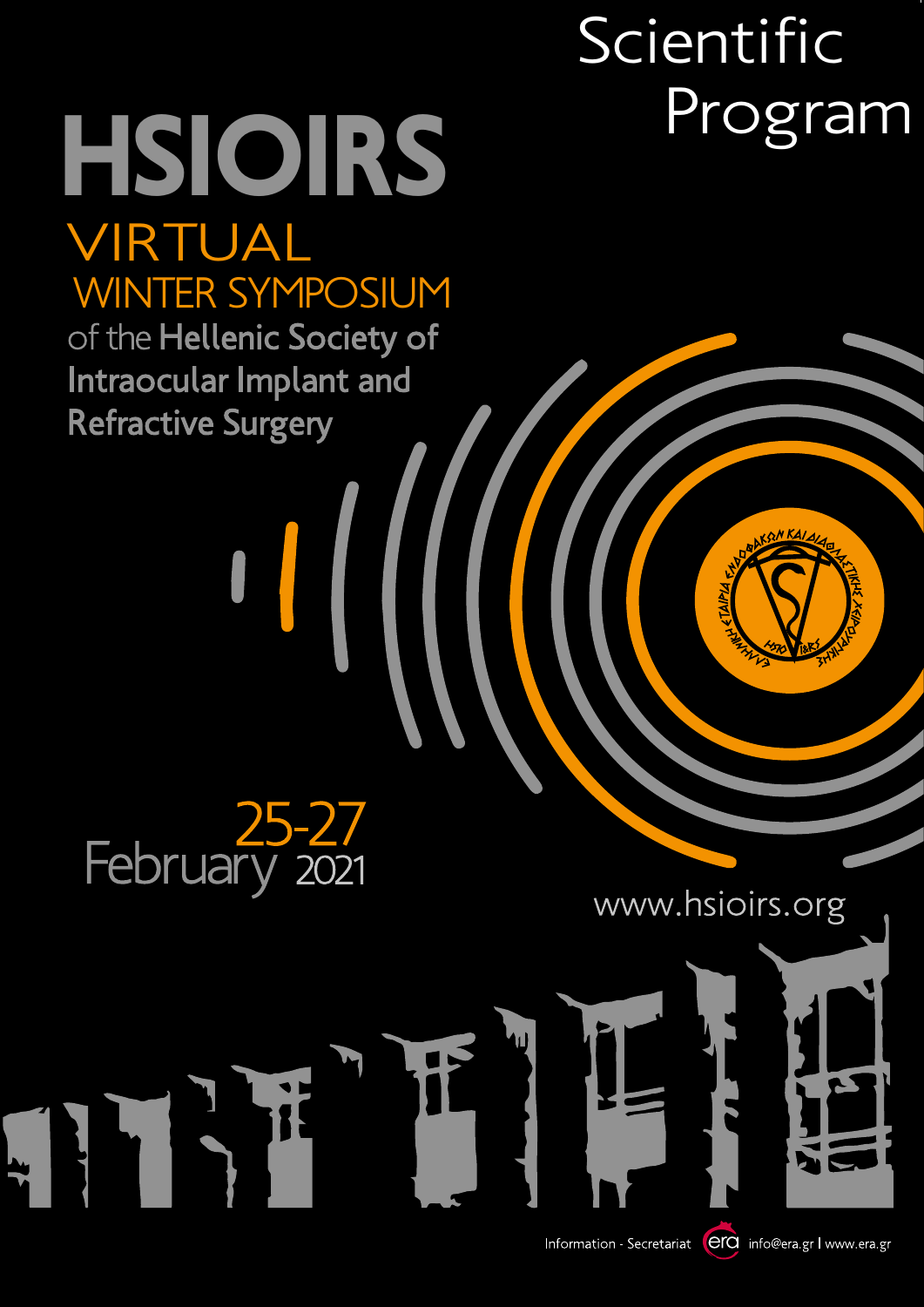#### of the Hellenic Society of Intraocular Implant and Refractive Surgery WINTER SYMPOSIUM HSIOIRS VIRTUAL



THURSDAY 25.02.2021 HURSDAY 25.02.2021

**Welcome message from the President of the Hellenic Society of Intraocular Implant and Refractive Surgery** M. Balidis

Free Papers

E-Posters

Video Presentations

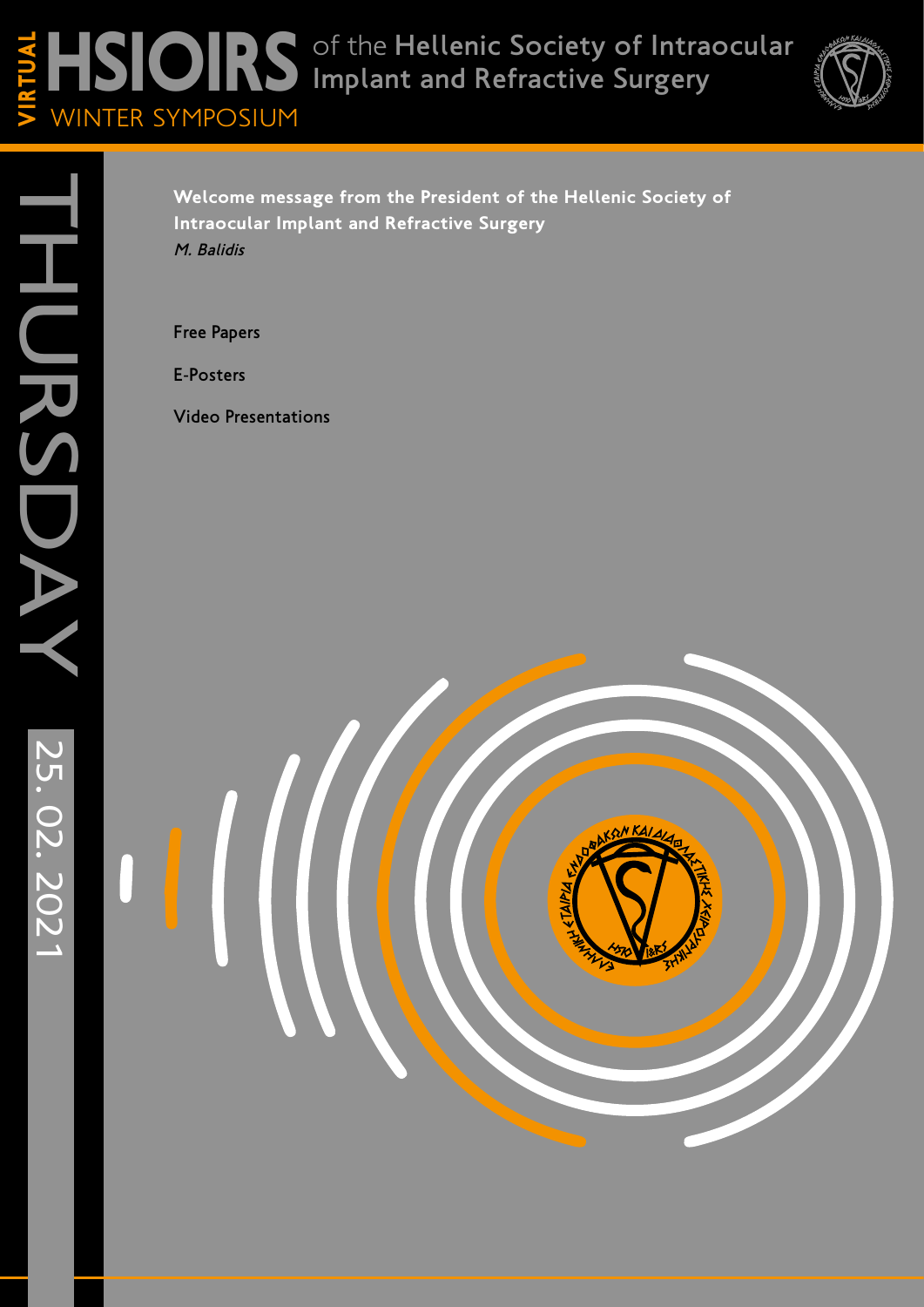

### 10:30 - 12:30 ROUND TABLE

Moderator: A. Maniateas

#### **Corneal Topography: from Scheimpflug to OCT**

A. Maniateas: New Technologies

V. Liarakos: The future of corneal imaging: a corneal surgeon perspective

D. Kyroudis: The future of corneal imaging: a refractive surgeon perspective

 $-125-27$ February 2021

**New Technologies for Dry Eye Management E. Karmiris:** Dry Eye Imaging and Diagnostics

G. Dalianis: New Technologies for Dry Eye Treatment

#### **Biometry 2021**

M. Arvanitis: New technologies E. Patsoura: Measuring the right Ks

#### **Combined Phaco and Glaucoma**

S. Kandarakis: Angle Evaluation & MIGS Ch. Terzidou: Kahook Dual Blade: Ab Interno Trabeculectomy and Goniotomy

#### 12:30 - 13:30 LECTURES

Harminder Dua: Update on Pre-Descemet's layer - clinical and surgical applications Rajesh Fogla: Optimizing outcomes in EK surgery

#### 13:30 - 15:00 BREAK

#### 15:00 - 17:00 ROUND TABLE

Moderator: M. Balidis

- M. Balidis: Keratoconus diagnostics. New kids on the block
- Z. Gatzioufas: Evolution in biomechanics. An essential diagnostic tool?
- A. Charonis: Early keratoconus management with special contact lenses
- F. Hafezi: 2020 advances in cross linking
- R. Ambrosio: Tomography and biomechanics: combining the best of both worlds

#### 17:00 - 19:00 ROUND TABLE

Moderators: P. Papadopoulos, D. Mikropoulos

- E. Patsoura: Newest technology in Preoperative Exam and IOL Calculation
- A. Armia: What is the Future of Trifocal IOLs?
- D. Siganos: Will Monovision still play a significant role tomorrow?
- G. Auffarth: Newer EDOF IOLs
- P. Papadopoulos: Perfection of surgical outcomes: Where are we now